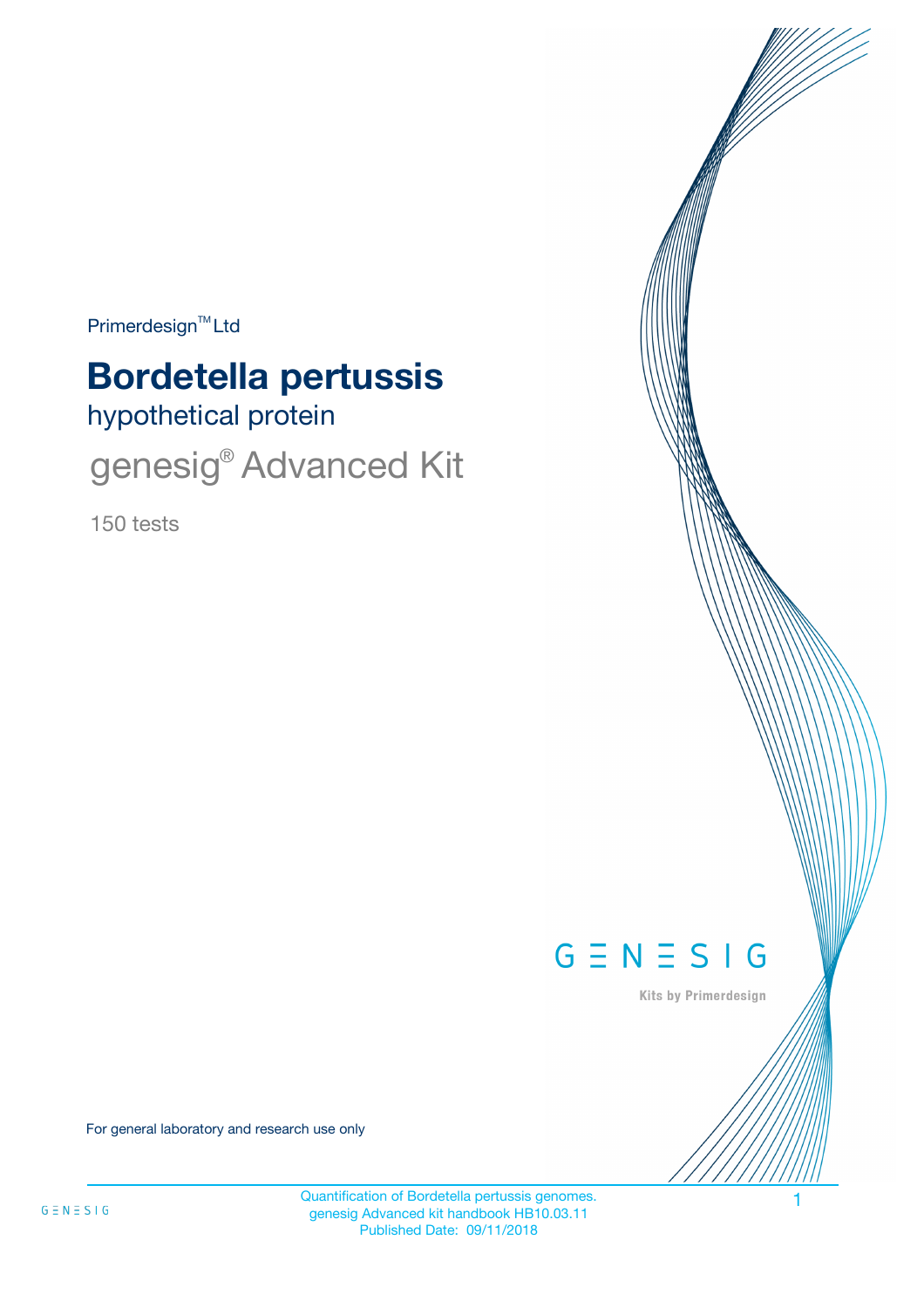# Introduction to Bordetella pertussis

Bordetella pertussis is a Gram-negative bacterium of the genus Bordetella, and the causative agent of pertussis or whooping cough. Unlike B. bronchiseptica, B. pertussis is non-motile. There does not appear to be a zoonotic reservoir for B. pertussis, humans are its only host. The bacterium is spread by coughing and by nasal drops. The incubation period is 7-14 days Whooping Cough, or Pertussis, is an infection of the respiratory system and characterized by a "whooping" sound when the person breathes in. In the US it killed 5,000 to 10,000 people per year before a vaccine was available. Vaccination has transformed this and between 1985 -88 less than 100 children died from pertussis. Worldwide in 2000, according to the WHO, around 39 million people were infected annually and about 297,000 died. A graph is available showing the dramatic effect of introducing vaccination in England.

Whooping Cough occurs most with children under the age of one when they are immunized or children with faded immunity, normally around the age 11 through 18. The signs and symptoms are similar to a common cold: runny nose, sneezing, mild cough, and low-grade fever. After a spell, they might make a "whooping" sound when breathing in or vomit. Adults have milder symptoms, like prolonged coughing without the "whoop." Pertussis is highly contagious and may become airborne when the person coughs, sneezes, or laughs. People infected by this disease are more contagious in the earliest stages of it, normally 2 weeks after the coughing begins. Whooping Cough can be prevented by the Pertussis Vaccine which is part of the DTaP (diphtheria, tetanus, acellular Pertussis) immunization. The paroxysmal cough precedes a crowing inspiratory sound characteristic of pertussis. (Infants less than 6 months may not have the typical whoop.) A coughing spell may last a minute or more, producing cyanosis, apnoea and seizures. A prolonged cough may be irritating and sometimes a disabling cough may go undiagnosed in adults for many months.

Bodetella pertussis also produces a lymphocytosis-promoting factor, which causes a decrease in the entry of lymphocytes into lymph nodes. This can lead to a condition known as lymphocytosis, with a complete lymphocyte count over of 4000/μL in adults or over 8000/μL in children.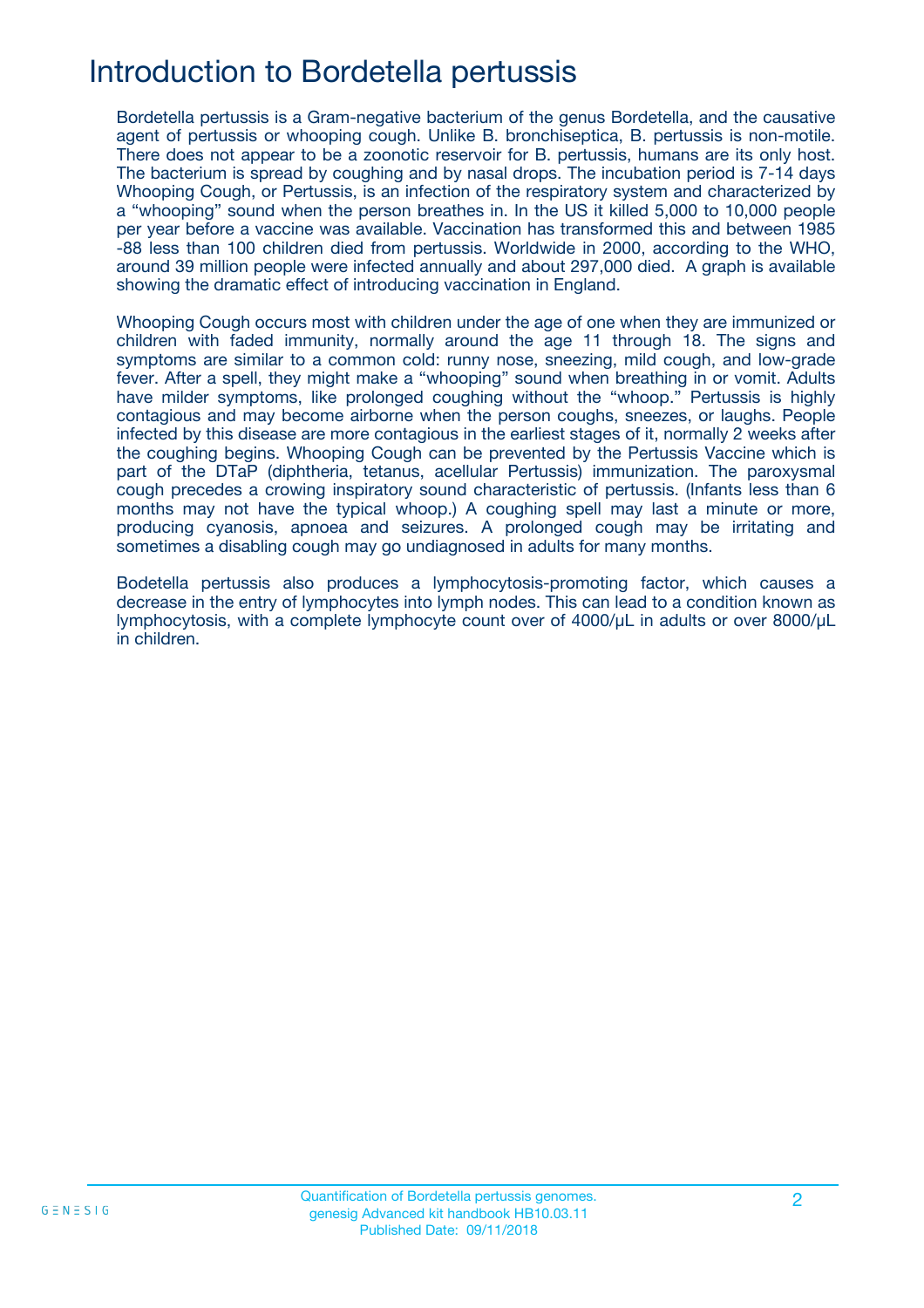# **Specificity**

The Primerdesign genesig Kit for Bordetella pertussis (B.pertussis) genomes is designed for the in vitro quantification of B.pertussis genomes. The kit is designed to have a broad detection profile. Specifically, the primers represent 100% homology with over 95% of the NCBI database reference sequences available at the time of design.

The dynamics of genetic variation means that new sequence information may become available after the initial design. Primerdesign periodically reviews the detection profiles of our kits and when required releases new versions.

Our kit for Bordetella pertussis has been designed for the specific and exclusive in vitro quantification of Bordetella pertussis. The primers and probe sequences in this kit have 100% homology with over 95% of reference Bordetella pertussis sequences in the NCBI database based on a comprehensive bioinformatics analysis.

If you require further information, or have a specific question about the detection profile of this kit then please send an e.mail to enquiry@primerdesign.co.uk and our bioinformatics team will answer your question.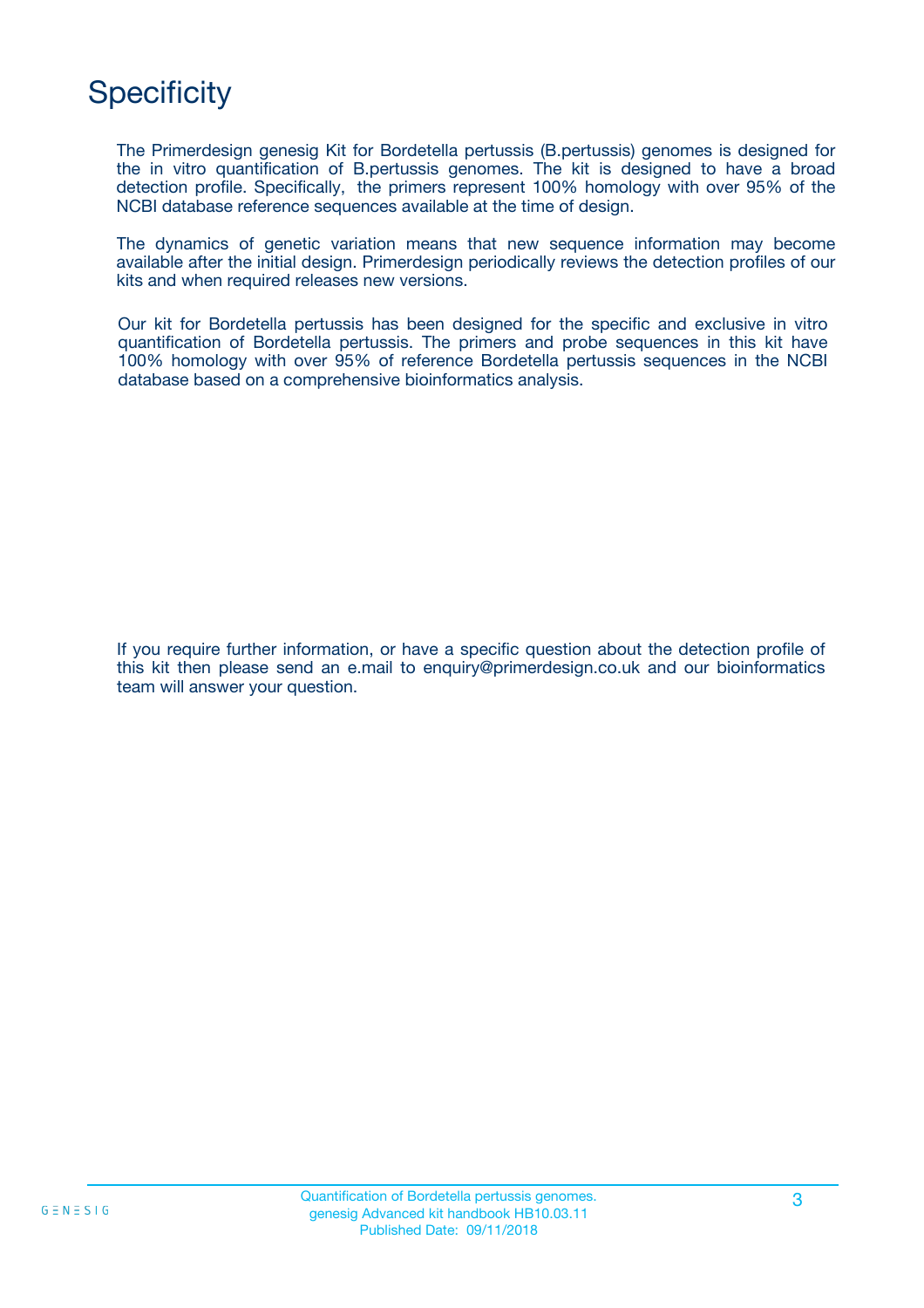# Kit contents

- **B.pertussis specific primer/probe mix (150 reactions BROWN)** FAM labelled
- **B.pertussis positive control template (for Standard curve RED)**
- **Internal extraction control primer/probe mix (150 reactions BROWN)** VIC labelled as standard
- **Internal extraction control DNA (150 reactions BLUE)**
- **Endogenous control primer/probe mix (150 reactions BROWN)** FAM labelled
- **RNase/DNase free water (WHITE)** for resuspension of primer/probe mixes
- **Template preparation buffer (YELLOW)** for resuspension of internal control template, positive control template and standard curve preparation

### Reagents and equipment to be supplied by the user

#### **Real-time PCR Instrument**

#### **Extraction kit**

This kit is recommended for use with genesig Easy DNA/RNA extraction kit. However, it is designed to work well with all processes that yield high quality RNA and DNA with minimal PCR inhibitors.

#### **oasig**TM **lyophilised or Precision**®**PLUS 2X qPCR Master Mix**

This kit is intended for use with oasig or PrecisionPLUS2X qPCR Master Mix.

**Pipettors and Tips**

**Vortex and centrifuge**

#### **Thin walled 1.5 ml PCR reaction tubes**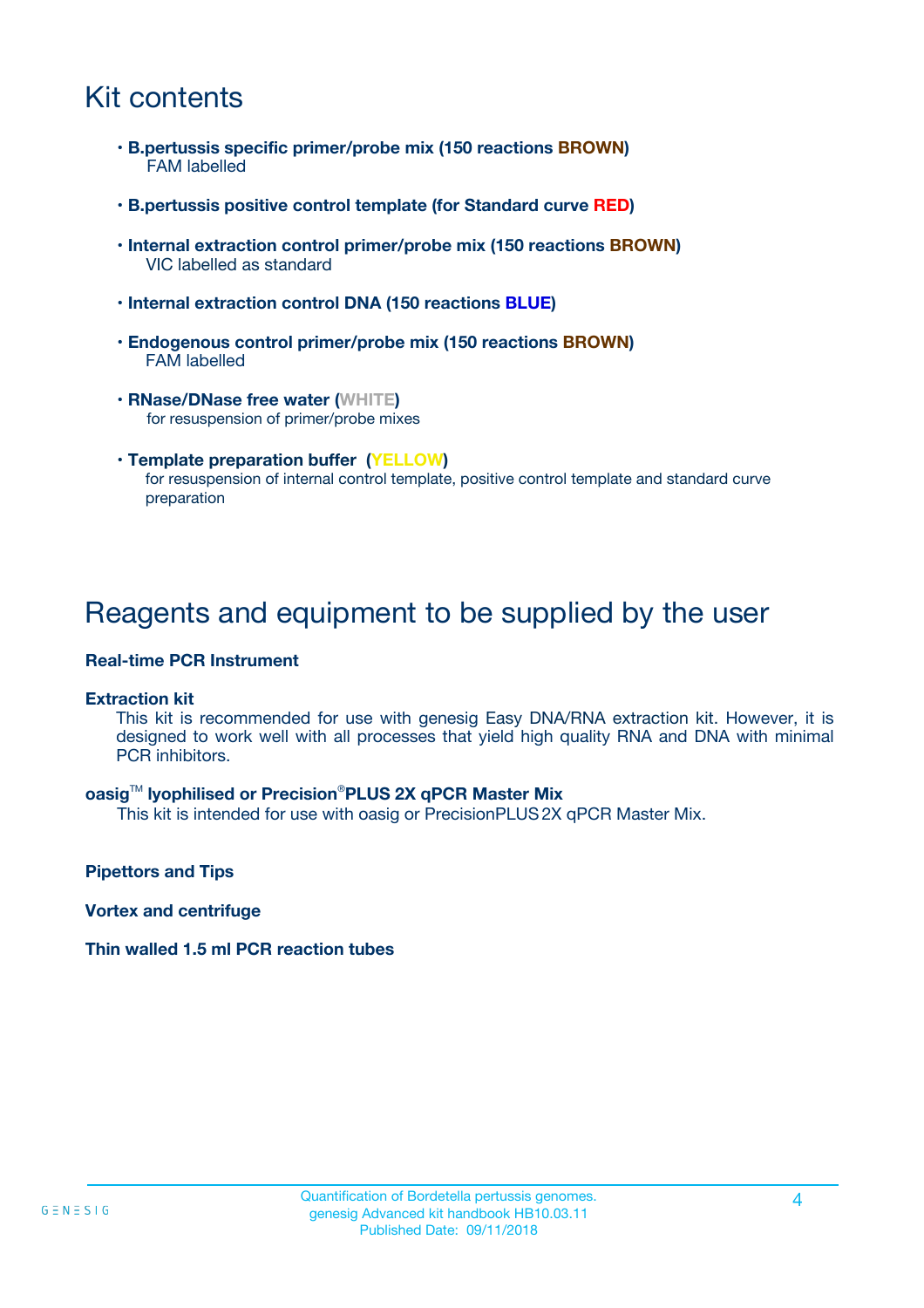### Kit storage and stability

This kit is stable at room temperature but should be stored at -20ºC on arrival. Once the lyophilised components have been resuspended they should not be exposed to temperatures above -20°C for longer than 30 minutes at a time and unnecessary repeated freeze/thawing should be avoided. The kit is stable for six months from the date of resuspension under these circumstances.

If a standard curve dilution series is prepared this can be stored frozen for an extended period. If you see any degradation in this serial dilution a fresh standard curve can be prepared from the positive control.

Primerdesign does not recommend using the kit after the expiry date stated on the pack.

### Suitable sample material

All kinds of sample material suited for PCR amplification can be used. Please ensure the samples are suitable in terms of purity, concentration, and DNA integrity (An internal PCR control is supplied to test for non specific PCR inhibitors). Always run at least one negative control with the samples. To prepare a negative-control, replace the template DNA sample with RNase/DNase free water.

### Dynamic range of test

Under optimal PCR conditions genesig B.pertussis detection kits have very high priming efficiencies of >95% and can detect less than 100 copies of target template.

### Notices and disclaimers

This product is developed, designed and sold for research purposes only. It is not intended for human diagnostic or drug purposes or to be administered to humans unless clearly expressed for that purpose by the Food and Drug Administration in the USA or the appropriate regulatory authorities in the country of use. During the warranty period Primerdesign genesig detection kits allow precise and reproducible data recovery combined with excellent sensitivity. For data obtained by violation to the general GLP guidelines and the manufacturer's recommendations the right to claim under guarantee is expired. PCR is a proprietary technology covered by several US and foreign patents. These patents are owned by Roche Molecular Systems Inc. and have been sub-licensed by PE Corporation in certain fields. Depending on your specific application you may need a license from Roche or PE to practice PCR. Additional information on purchasing licenses to practice the PCR process may be obtained by contacting the Director of Licensing at Roche Molecular Systems, 1145 Atlantic Avenue, Alameda, CA 94501 or Applied Biosystems business group of the Applera Corporation, 850 Lincoln Centre Drive, Foster City, CA 94404. In addition, the 5' nuclease assay and other homogeneous amplification methods used in connection with the PCR process may be covered by U.S. Patents 5,210,015 and 5,487,972, owned by Roche Molecular Systems, Inc, and by U.S. Patent 5,538,848, owned by The Perkin-Elmer Corporation.

# Trademarks

Primerdesign™ is a trademark of Primerdesign Ltd.

genesig $^\circledR$  is a registered trademark of Primerdesign Ltd.

The PCR process is covered by US Patents 4,683,195, and 4,683,202 and foreign equivalents owned by Hoffmann-La Roche AG. BI, ABI PRISM® GeneAmp® and MicroAmp® are registered trademarks of the Applera Genomics (Applied Biosystems Corporation). BIOMEK® is a registered trademark of Beckman Instruments, Inc.; iCycler™ is a registered trademark of Bio-Rad Laboratories, Rotor-Gene is a trademark of Corbett Research. LightCycler™ is a registered trademark of the Idaho Technology Inc. GeneAmp®, TaqMan® and AmpliTaqGold® are registered trademarks of Roche Molecular Systems, Inc., The purchase of the Primerdesign™ reagents cannot be construed as an authorization or implicit license to practice PCR under any patents held by Hoffmann-LaRoche Inc.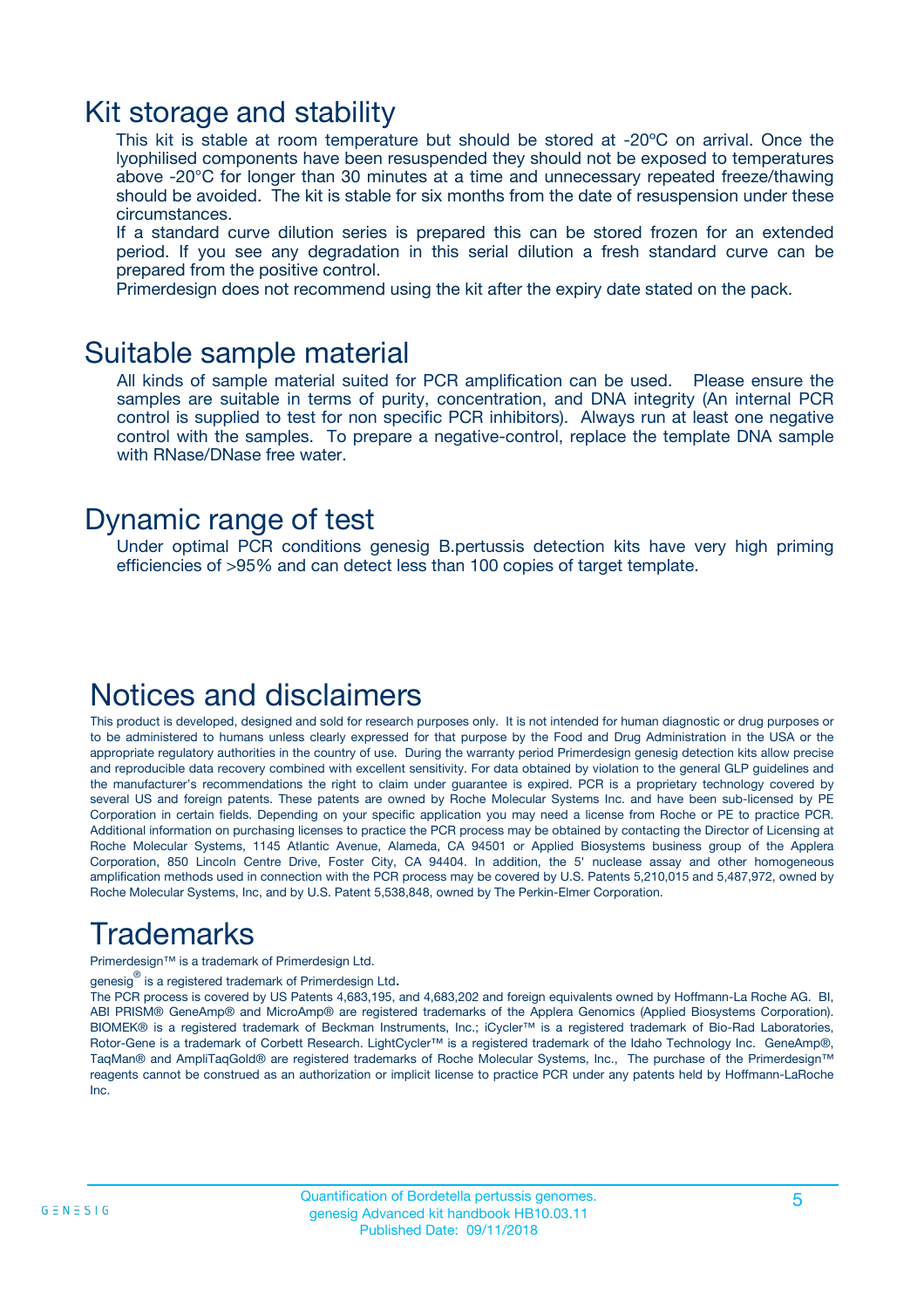### Principles of the test

#### **Real-time PCR**

A B.pertussis specific primer and probe mix is provided and this can be detected through the FAM channel.

The primer and probe mix provided exploits the so-called TaqMan® principle. During PCR amplification, forward and reverse primers hybridize to the B.pertussis DNA. A fluorogenic probe is included in the same reaction mixture which consists of a DNA probe labeled with a 5`-dye and a 3`-quencher. During PCR amplification, the probe is cleaved and the reporter dye and quencher are separated. The resulting increase in fluorescence can be detected on a range of qPCR platforms.

#### **Positive control**

For copy number determination and as a positive control for the PCR set up, the kit contains a positive control template. This can be used to generate a standard curve of B.pertussis copy number / Cq value. Alternatively the positive control can be used at a single dilution where full quantitative analysis of the samples is not required. Each time the kit is used, at least one positive control reaction must be included in the run. A positive result indicates that the primers and probes for detecting the target B.pertussis gene worked properly in that particular experimental scenario. If a negative result is obtained the test results are invalid and must be repeated. Care should be taken to ensure that the positive control does not contaminate any other kit component which would lead to false-positive results. This can be achieved by handling this component in a Post PCR environment. Care should also be taken to avoid cross-contamination of other samples when adding the positive control to the run. This can be avoided by sealing all other samples and negative controls before pipetting the positive control into the positive control well.

#### **Negative control**

To validate any positive findings a negative control reaction should be included every time the kit is used. For this reaction the RNase/DNase free water should be used instead of template. A negative result indicates that the reagents have not become contaminated while setting up the run.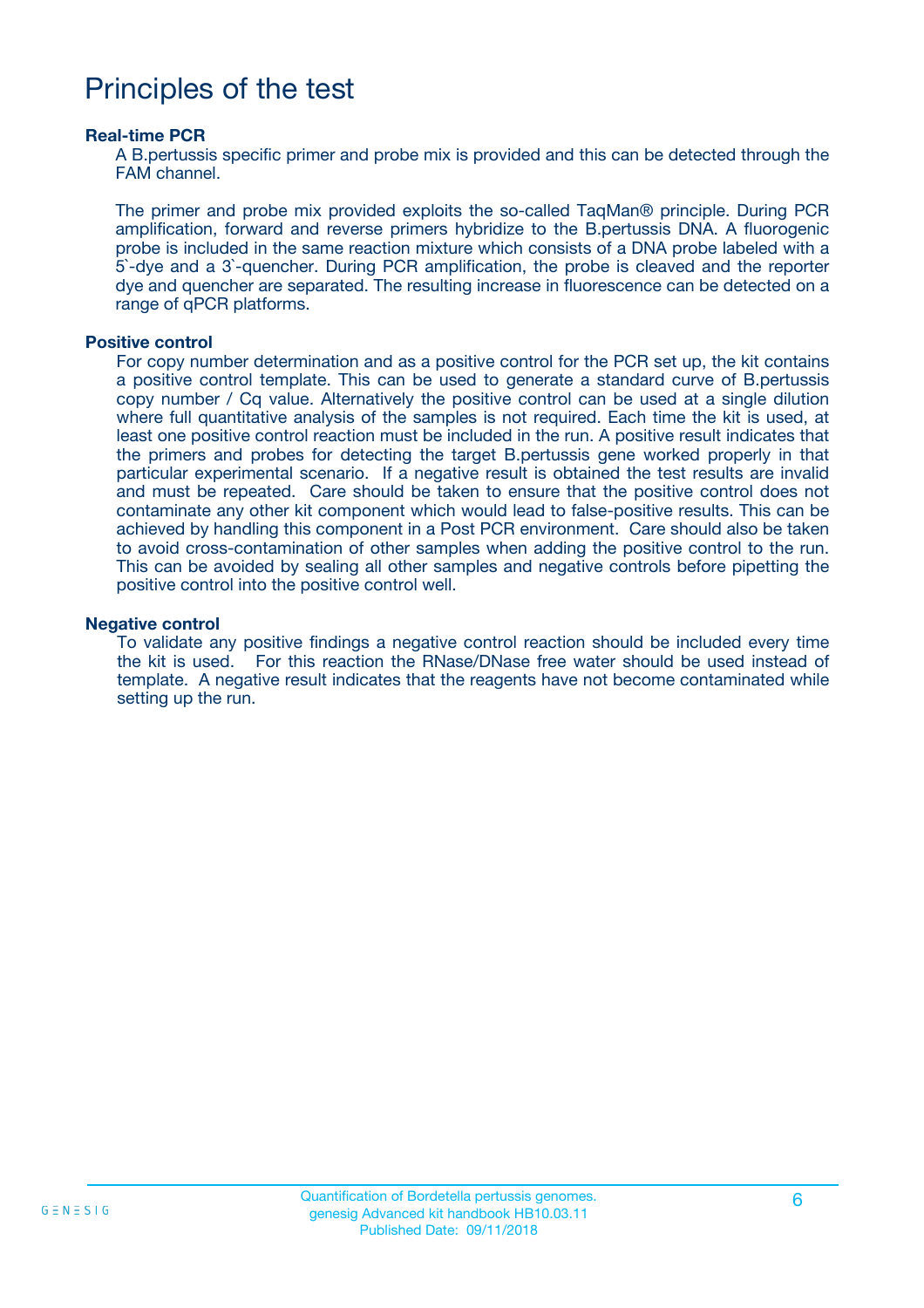#### **Internal DNA extraction control**

When performing DNA extraction, it is often advantageous to have an exogenous source of DNA template that is spiked into the lysis buffer. This control DNA is then co-purified with the sample DNA and can be detected as a positive control for the extraction process. Successful co-purification and qPCR for the control DNA also indicates that PCR inhibitors are not present at a high concentration.

A separate primer and probe mix are supplied with this kit to detect the exogenous DNA using qPCR. The primers are present at PCR limiting concentrations which allows multiplexing with the target sequence primers. Amplification of the control DNA does not interfere with detection of the B.pertussis target DNA even when present at low copy number. The Internal control is detected through the VIC channel and gives a Cq value of 28+/-3.

#### **Endogenous control**

To confirm extraction of a valid biological template, a primer and probe mix is included to detect an endogenous gene. Detection of the endogenous control is through the FAM channel and it is NOT therefore possible to perform a multiplex with the B.pertussis primers. A poor endogenous control signal may indicate that the sample did not contain sufficient biological material.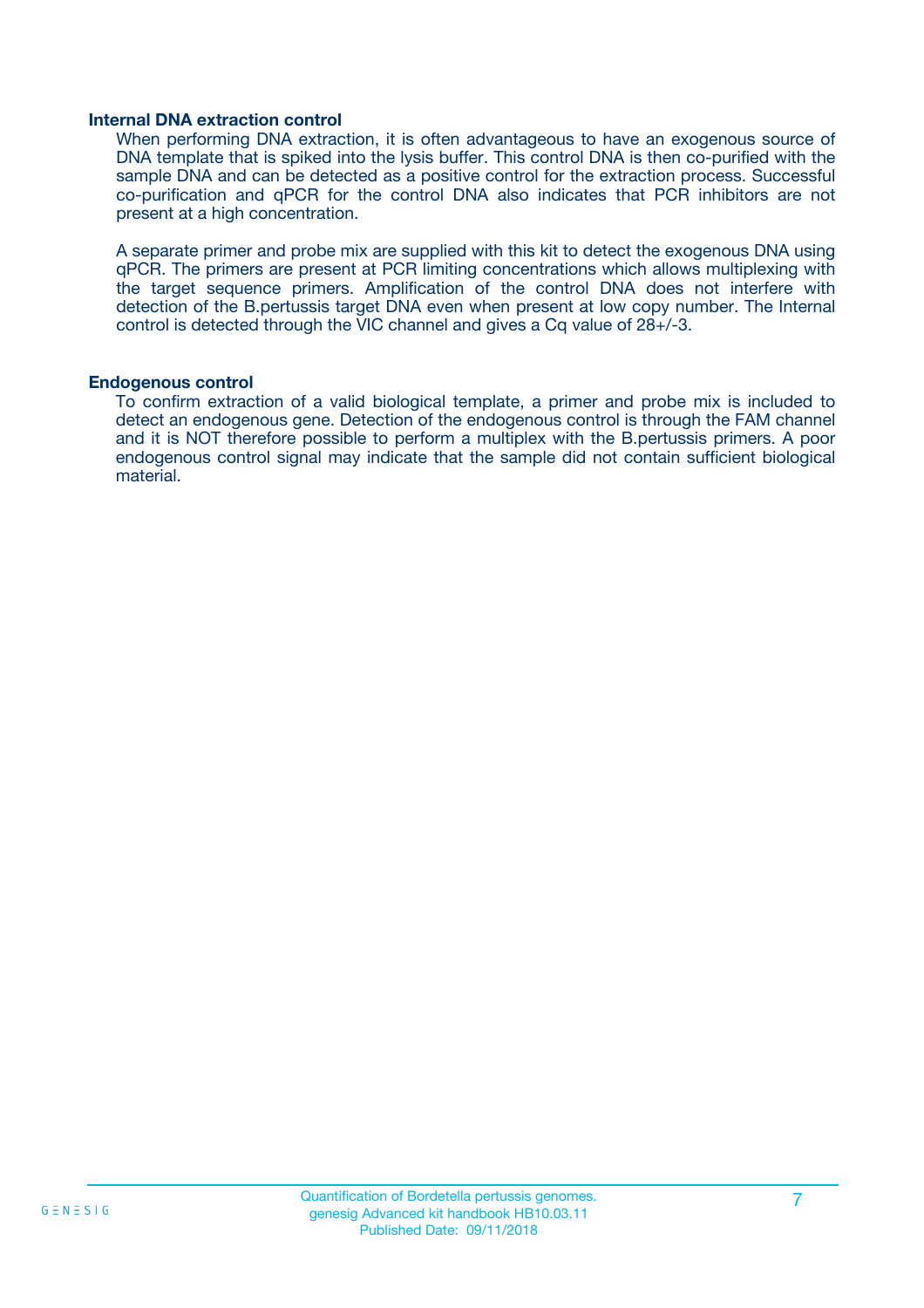### Resuspension protocol

To minimize the risk of contamination with foreign DNA, we recommend that all pipetting be performed in a PCR clean environment. Ideally this would be a designated PCR lab or PCR cabinet. Filter tips are recommended for all pipetting steps.

- **1. Pulse-spin each tube in a centrifuge before opening.** This will ensure lyophilised primer and probe mix is in the base of the tube and is not spilt upon opening the tube.
- **2. Resuspend the primer/probe mixes in the RNase/DNase free water supplied, according to the table below:**

To ensure complete resuspension, vortex each tube thoroughly.

| Component - resuspend in water                       |         |  |
|------------------------------------------------------|---------|--|
| <b>Pre-PCR pack</b>                                  |         |  |
| B.pertussis primer/probe mix (BROWN)                 | $165$ µ |  |
| Internal extraction control primer/probe mix (BROWN) | 165 µl  |  |
| Endogenous control primer/probe mix (BROWN)          | 165 µl  |  |

**3. Resuspend the internal control template and positive control template in the template preparation buffer supplied, according to the table below:** To ensure complete resuspension, vortex each tube thoroughly.

| Component - resuspend in template preparation buffer |  |  |  |
|------------------------------------------------------|--|--|--|
| <b>Pre-PCR heat-sealed foil</b>                      |  |  |  |
| Internal extraction control DNA (BLUE)               |  |  |  |
| <b>Post-PCR heat-sealed foil</b>                     |  |  |  |
| B.pertussis Positive Control Template (RED) *        |  |  |  |

\* This component contains high copy number template and is a VERY significant contamination risk. It must be opened and handled in a separate laboratory environment, away from the other components.

### DNA extraction

The internal extraction control DNA can be added either to the DNA lysis/extraction buffer or to the DNA sample once it has been resuspended in lysis buffer.

**DO NOT add the internal extraction control DNA directly to the unprocessed biological sample as this will lead to degradation and a loss in signal.**

- **1. Add 4µl of the Internal extraction control DNA (BLUE) to each sample in DNA lysis/extraction buffer per sample.**
- **2. Complete DNA extraction according to the manufacturers protocols.**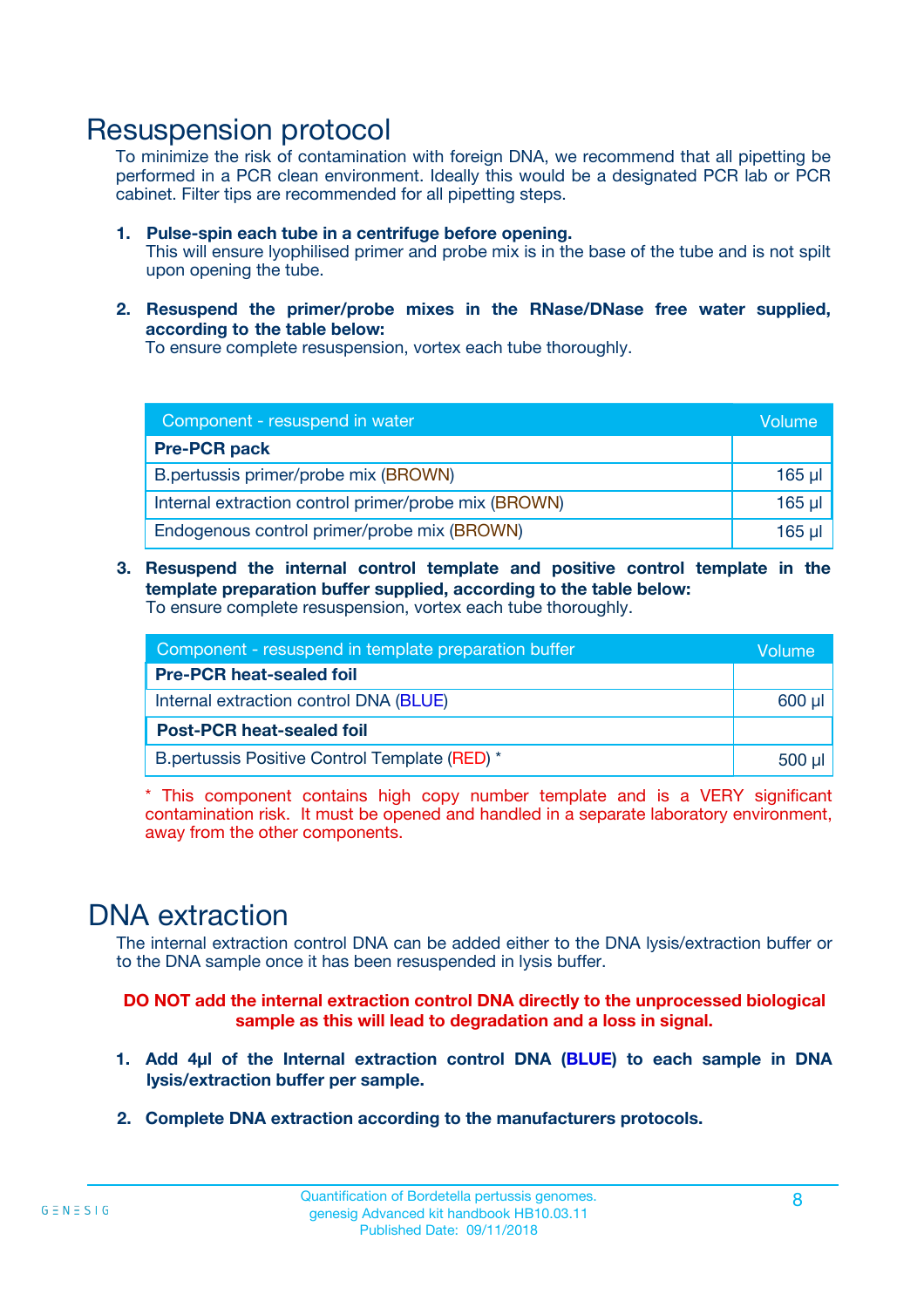# qPCR detection protocol

**1. For each DNA sample prepare a reaction mix according to the table below:** Include sufficient reactions for positive and negative controls.

| Component                                            | Volume   |
|------------------------------------------------------|----------|
| oasig or PrecisionPLUS 2X qPCR Master Mix            | 10 $\mu$ |
| B.pertussis primer/probe mix (BROWN)                 | 1 µl     |
| Internal extraction control primer/probe mix (BROWN) | 1 µl     |
| <b>RNase/DNase free water (WHITE)</b>                | $3 \mu$  |
| <b>Final Volume</b>                                  | 15 µl    |

**2. For each DNA sample prepare an endogenous control reaction according to the table below (Optional):**

**This control reaction will provide useful information regarding the quality of the biological sample.**

| Component                                   | Volume   |
|---------------------------------------------|----------|
| oasig or PrecisionPLUS 2X qPCR Master Mix   | $10 \mu$ |
| Endogenous control primer/probe mix (BROWN) | 1 µI     |
| <b>RNase/DNase free water (WHITE)</b>       | $4 \mu$  |
| <b>Final Volume</b>                         | 15 µl    |

- **3. Pipette 15µl of each mix into individual wells according to your qPCR experimental plate set up.**
- **4. Prepare sample DNA templates for each of your samples.**
- **5. Pipette 5µl of DNA template into each well, according to your experimental plate set up.**

For negative control wells use 5µl of RNase/DNase free water. The final volume in each well is 20ul.

**6. If a standard curve is included for quantitative analysis, prepare a reaction mix according to the table below:**

| Component                                 | Volume   |
|-------------------------------------------|----------|
| oasig or PrecisionPLUS 2X qPCR Master Mix | $10 \mu$ |
| B.pertussis primer/probe mix (BROWN)      | 1 µI l   |
| <b>RNase/DNase free water (WHITE)</b>     | 4 µl     |
| <b>Final Volume</b>                       | 15 µl    |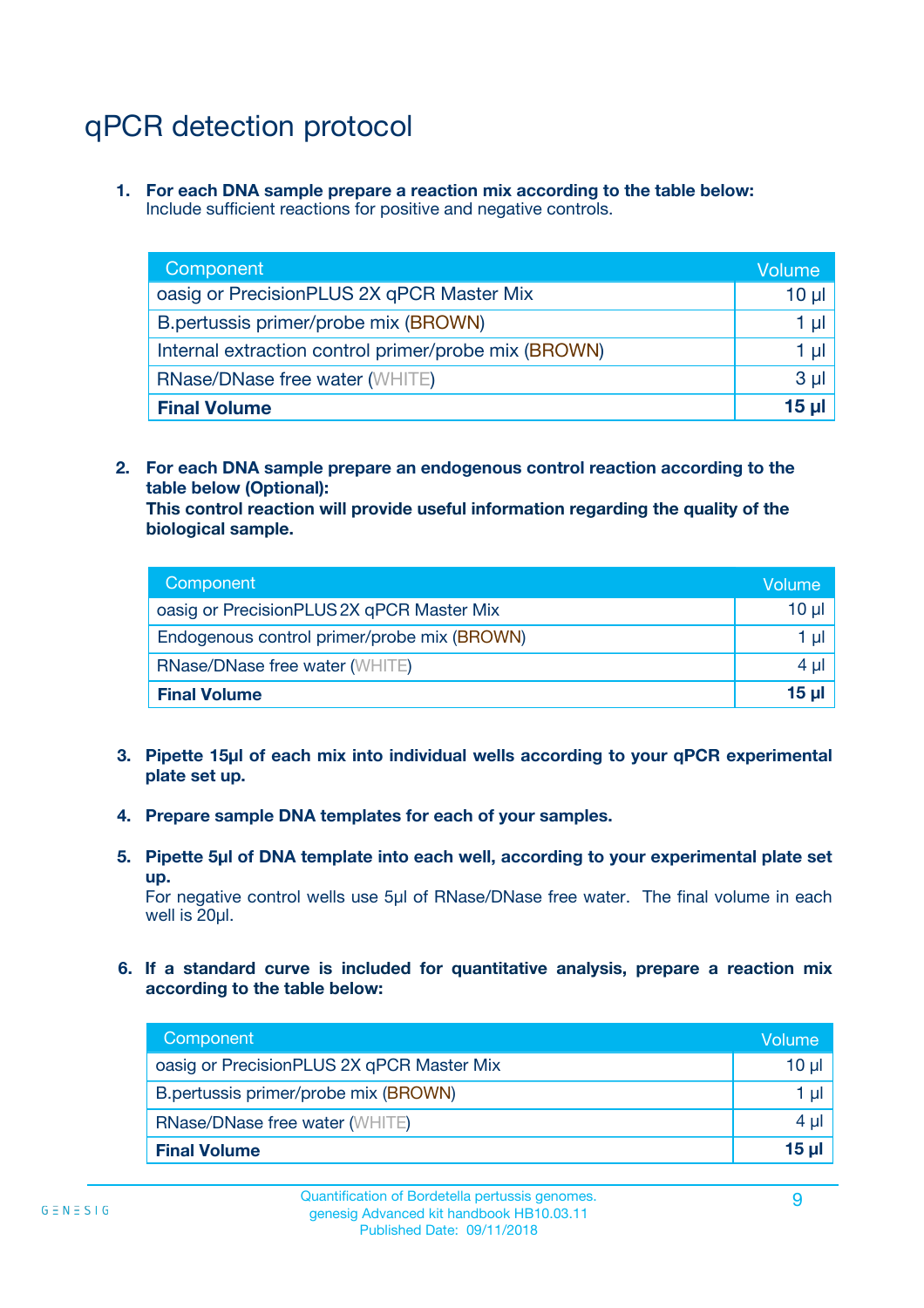#### **7. Preparation of standard curve dilution series.**

- 1) Pipette 90µl of template preparation buffer into 5 tubes and label 2-6
- 2) Pipette 10µl of Positive Control Template (RED) into tube 2
- 3) Vortex thoroughly
- 4) Change pipette tip and pipette 10µl from tube 2 into tube 3
- 5) Vortex thoroughly

Repeat steps 4 and 5 to complete the dilution series

| <b>Standard Curve</b>         | <b>Copy Number</b>     |
|-------------------------------|------------------------|
| Tube 1 Positive control (RED) | $2 \times 10^5$ per µl |
| Tube 2                        | $2 \times 10^4$ per µl |
| Tube 3                        | $2 \times 10^3$ per µl |
| Tube 4                        | $2 \times 10^2$ per µl |
| Tube 5                        | 20 per µl              |
| Tube 6                        | 2 per µl               |

**8. Pipette 5µl of standard template into each well for the standard curve according to your experimental plate set up.**

#### The final volume in each well is 20µl.

# qPCR amplification protocol

Amplification conditions using oasig or PrecisionPLUS 2X qPCR Master Mix.

|             | <b>Step</b>       | <b>Time</b>     | Temp    |
|-------------|-------------------|-----------------|---------|
|             | Enzyme activation | 2 min           | 95 °C   |
| Cycling x50 | Denaturation      | 10 <sub>s</sub> | 95 $°C$ |
|             | DATA COLLECTION * | 60 s            | 60 °C   |

\* Fluorogenic data should be collected during this step through the FAM and VIC channels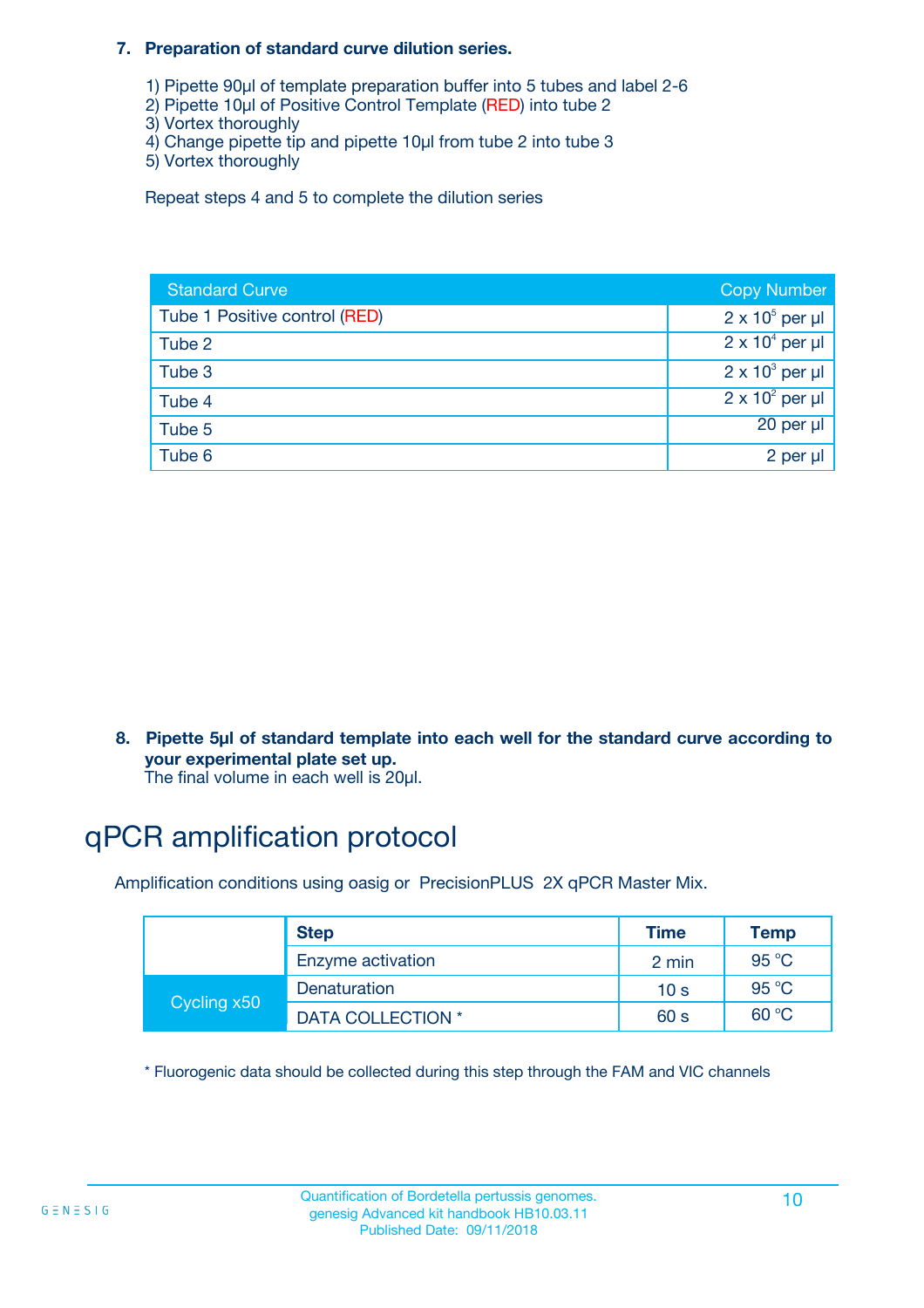# Interpretation of results

| <b>Target</b><br>(FAM) | <b>Internal</b><br>control<br>(NIC) | <b>Positive</b><br>control | <b>Negative</b><br>control | Interpretation                                                                                                  |
|------------------------|-------------------------------------|----------------------------|----------------------------|-----------------------------------------------------------------------------------------------------------------|
| $\leq 30$              | $+ 1 -$                             | ÷                          |                            | <b>POSITIVE QUANTITATIVE RESULT</b><br>calculate copy number                                                    |
| > 30                   | ٠                                   | ÷                          |                            | <b>POSITIVE QUANTITATIVE RESULT</b><br>calculate copy number                                                    |
| > 30                   |                                     | ÷                          |                            | <b>POSITIVE QUALITATIVE RESULT</b><br>do not report copy number as this<br>may be due to poor sample extraction |
|                        | ÷                                   | ÷                          |                            | <b>NEGATIVE RESULT</b>                                                                                          |
| $+ 1 -$                | $+ 1 -$                             | ÷                          | $\leq$ 35                  | <b>EXPERIMENT FAILED</b><br>due to test contamination                                                           |
| $+$ / -                | $+ 1 -$                             | ÷                          | > 35                       | $\star$                                                                                                         |
|                        |                                     | ÷                          |                            | <b>SAMPLE PREPARATION FAILED</b>                                                                                |
|                        |                                     |                            | $+$ /                      | <b>EXPERIMENT FAILED</b>                                                                                        |

Positive control template (**RED**) is expected to amplify between Cq 16 and 23. Failure to satisfy this quality control criterion is a strong indication that the experiment has been compromised.

\*Where the test sample is positive and the negative control is positive with a  $Ca > 35$ , the sample must be reinterpreted based on the relative signal strength of the two results:



If the sample amplifies  $>$  5 Cq earlier than the negative control then the sample should be reinterpreted (via the table above) with the negative control verified as negative.



If the sample amplifies  $< 5$  Cq earlier than the negative control then the positive sample result is invalidated and<br>the result should be determined  $the$  result should be inconclusive due to test contamination. The test for this sample should be repeated.